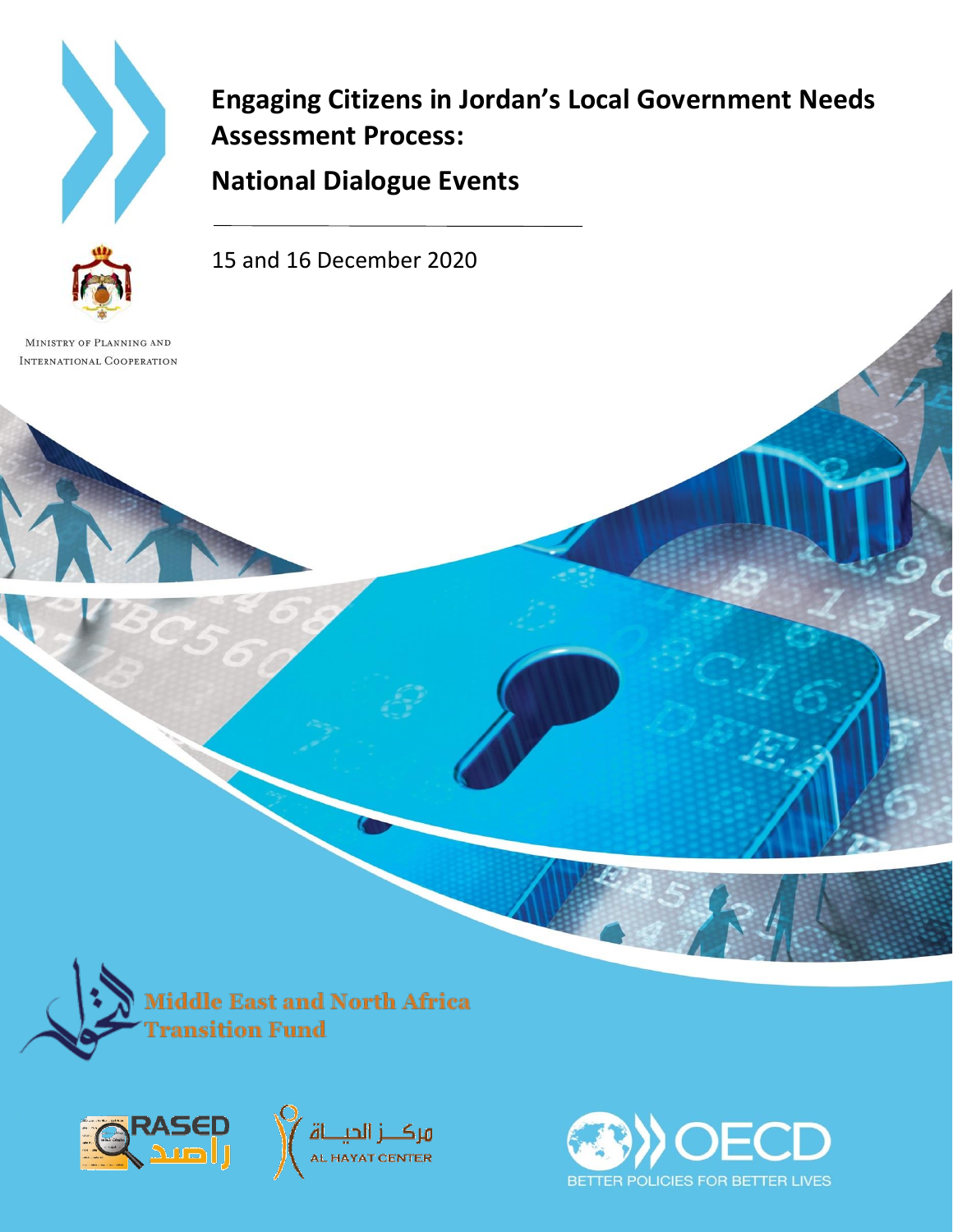# **Context and objectives**

Within the framework of the Jordan Decentralization project, the OECD in close collaboration with the Ministry of Planning and International Cooperation (MoPIC) and Al Hayat RASED is organizing a two-day National Dialogue event to launch the OECD Review "*Engaging Citizens in Jordan's Local Government Needs Assessment Process"*. This Review aims to support the Government of Jordan's Decentralization reform by providing an assessment of the main gaps in the current Needs Assessment process, including those relevant to the governance, public communication and stakeholder participation aspects. The Review, complemented by the document *"Supporting Open Government at the local level in Jordan"*, will provide government representatives at all levels with a practical set of recommendations and cases from OECD countries to support implementation efforts in this regard.

In the advent of the draft Local Administration law, the second day of the event will provide a timely opportunity to gather stakeholders from national, governorate, municipal and local levels and support implementation efforts around the decentralization reform through capacity building activities. It will enable the exchange of best practices and lessons learnt on themes such as governance challenges, communication, inclusiveness and representativeness of stakeholders, amongst others, to identify future avenues to support the needs assessment process.

## **DAY 1: LAUNCH OF THE OECD REVIEW "ENGAGING CITIZENS IN JORDAN'S LOCAL GOVERNMENT NEEDS ASSESSMENT**

|                 | 15 December 2020                                                                                                                 |
|-----------------|----------------------------------------------------------------------------------------------------------------------------------|
|                 | 11.00 - 12.30 (Amman Time)                                                                                                       |
|                 |                                                                                                                                  |
| $11.00 - 11.20$ | <b>Opening Remarks and launch</b>                                                                                                |
|                 | His Excellency, Mr. Nasser Shraideh, Minister of Planning and International<br>$\bullet$<br>Cooperation, Jordan                  |
|                 | Dr. Amer Bani Amer, Founder and General Director of Al-Hayat RASED Center for Civil<br>$\bullet$<br>Society Development, Jordan. |
|                 | Ms. Barbara Ubaldi, Acting Director, Open and Innovative Government Division, OECD<br>$\bullet$                                  |
|                 | MoPIC, together with the OECD and Al Hayat RASED, will officially launch the <i>Engaging Citizens</i>                            |
|                 | in Jordan's Local Government Needs Assessment Process OECD review as part of this first session.                                 |
| $11.20 - 11.30$ | <b>Coffee Break</b>                                                                                                              |
| $11.30 - 12.20$ | Presentation of the Key Findings and Recommendations of the OECD Jordan Review                                                   |
|                 | Presentation from the OECD Public Governance Directorate of the main findings<br>$\bullet$                                       |
|                 | Michael Jelenic, Policy Analyst, OECD<br>$\Omega$                                                                                |
|                 | Paulina López Ramos, Junior Policy Analyst, OECD<br>$\circ$                                                                      |
|                 | Presentation of the recommendations matrix:<br>$\bullet$                                                                         |
|                 | Hatem Habahbeh, Head of Governorates Development Section, MoPIC<br>$\Omega$                                                      |
|                 | Tour de Table with public officials in Jordan                                                                                    |
|                 | The OECD will present a selection of the key findings and recommendations from the <i>Engaging</i>                               |
|                 | Citizens in Jordan's Local Government Needs Assessment Process review, before opening the                                        |
|                 | floor to discussions with interlocutors from the Government of Jordan on their implementation.                                   |
|                 |                                                                                                                                  |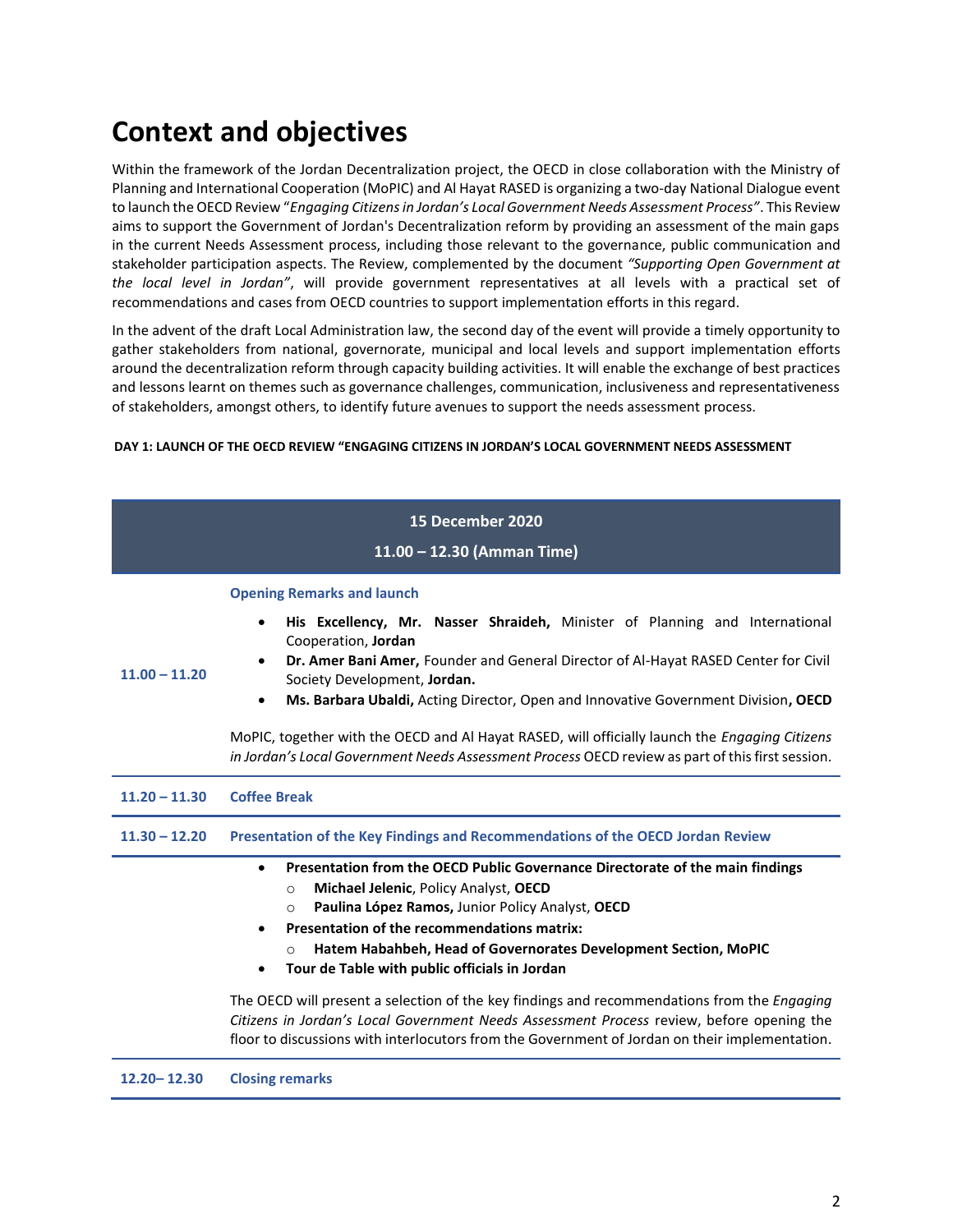- **Hatem Habahbeh,** Head of Governorates Development Section, **MoPIC**
- **Michael Jelenic**, Policy Analyst, **OECD**

The closing session will help summarize discussions and inform participants of the capacity building workshops taking place in the framework of this National Dialogue event.

## **DAY 2: CAPACITY BUILDING ACTIVITIES**

| <b>16 December 2020</b>    |                                                                                                                                                                                                                                                                                                                                                                                                                                                                                                                                                          |
|----------------------------|----------------------------------------------------------------------------------------------------------------------------------------------------------------------------------------------------------------------------------------------------------------------------------------------------------------------------------------------------------------------------------------------------------------------------------------------------------------------------------------------------------------------------------------------------------|
| 10.30 - 13.30 (Amman Time) |                                                                                                                                                                                                                                                                                                                                                                                                                                                                                                                                                          |
| $10.30 - 10.40$            | <b>Opening Remarks</b><br>Hatem Habahbeh, Head of Governorates Development Section, MoPIC<br>Ragheb Shraim, Center for Civil Society Development, Al-Hayat RASED<br>$\bullet$<br>Michael Jelenic, Policy Analyst, OECD<br>$\bullet$                                                                                                                                                                                                                                                                                                                      |
| $10.40 - 11.40$            | Session 1: Presentation of the Recommendations Matrix of the OECD Jordan Review<br><b>Moderation</b><br>$\bullet$<br>Michael Jelenic, Policy Analyst, OECD<br>$\circ$<br><b>Presentation of the recommendations matrix:</b><br>Hatem Habahbeh, Head of Governorates Development Section, MoPIC<br>$\circ$                                                                                                                                                                                                                                                |
|                            | The Government of Jordan will present the recommendations matrix from the OECD Review<br>"Engaging Citizens in Jordan's Local Government Needs Assessment Process" which will serve as<br>a blueprint to support the implementation efforts of the decentralization reform.                                                                                                                                                                                                                                                                              |
| $11.40 - 11.50$            | <b>Break</b>                                                                                                                                                                                                                                                                                                                                                                                                                                                                                                                                             |
| $11.50 - 12.30$            | Session 2: OECD Presentation of the document "Supporting Open Government at the local<br>level in Jordan"                                                                                                                                                                                                                                                                                                                                                                                                                                                |
|                            | <b>Presentation from the OECD Public Governance Directorate</b><br>$\bullet$<br>Michael Jelenic, Policy Analyst, OECD<br>$\circ$<br><b>Question and answer session</b>                                                                                                                                                                                                                                                                                                                                                                                   |
|                            | The OECD will present the document "supporting open government at the local level in<br>Jordan", which aims to support public authorities and civil society stakeholders to<br>mainstream the principles of transparency, accountability, integrity and stakeholder<br>participation across local policies and services. This technical resource complements the<br>OECD Review "Engaging Citizens in Jordan's Local Government Needs Assessment Process".<br>Following its presentation, a question and answer session will be opened for participants. |
| $12.30 - 12.35$            | <b>Break</b>                                                                                                                                                                                                                                                                                                                                                                                                                                                                                                                                             |
| $12.35 - 13.25$            | Session 3: Discussion of OGP Local opportunities and priorities                                                                                                                                                                                                                                                                                                                                                                                                                                                                                          |
|                            | Dr. Amer Bani Amer, Founder and General Director of Al-Hayat RASED Center for<br>$\circ$<br>Civil Society Development.                                                                                                                                                                                                                                                                                                                                                                                                                                   |